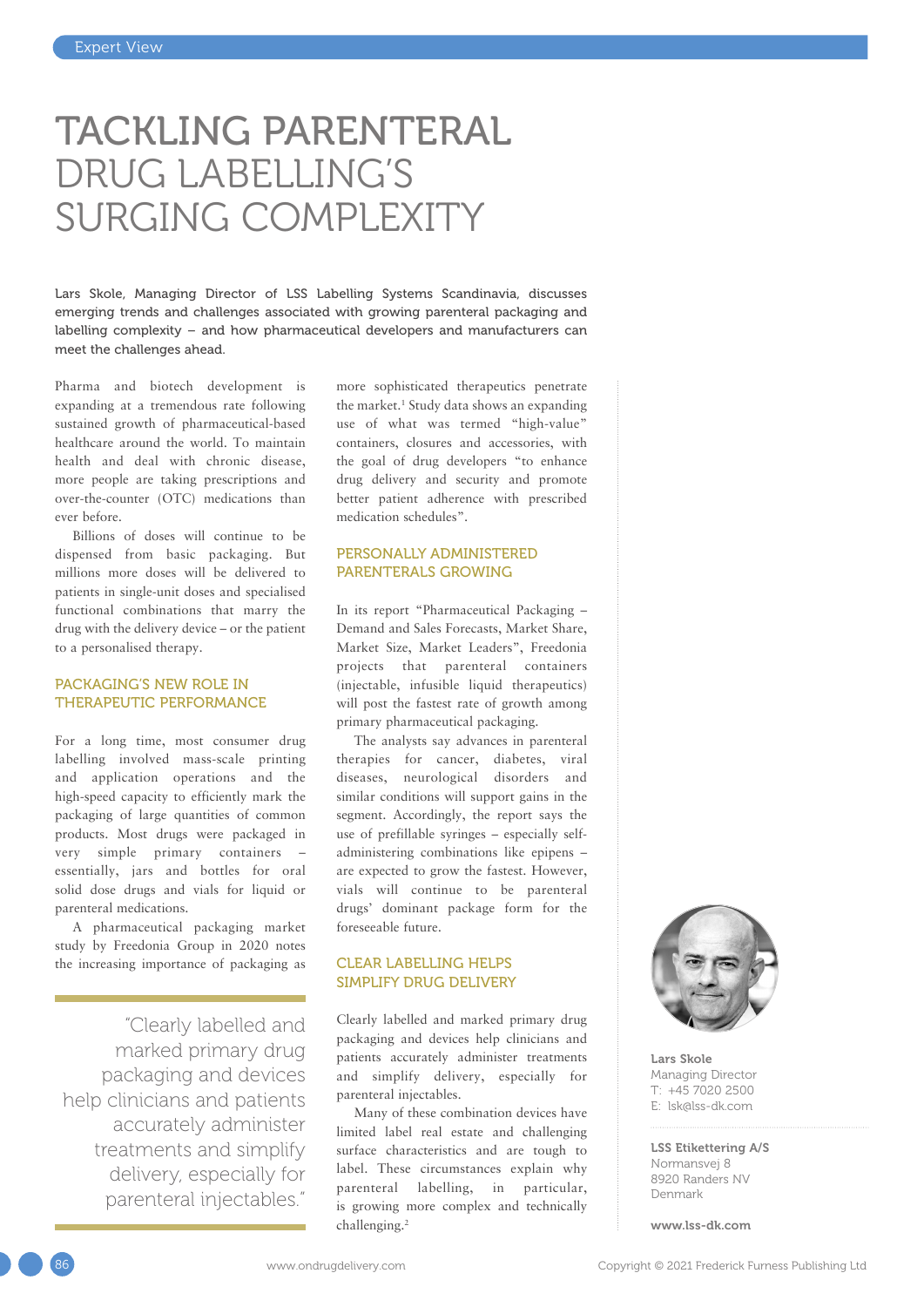#### MORE INDIVIDUAL PRODUCT LABELLING REQUIREMENTS ON THE HORIZON

Freedonia notes trends favouring the use of smaller-sized medication containers and single-unit dosing will increase the overall number of labels pharmaceutical manufacturers will be processing for a given product. This number, according to Freedonia, will also be magnified by the increases in the overall quantities of drugs produced.<sup>3</sup>

All of these development trends are pointing to one thing: higher numbers of more discrete product lines and more frequent but smaller batch sizes – all of which drive vial and parenteral labelling operation complexity. Regardless, there is a desire from contract packagers and pharma manufacturers to have more flexible lines (Figure 1).

# LABELLING KEY TO PATIENT CENTRICITY AND BETTER OUTCOMES

Driving the development of all drug products is the concept of patient centricity. Essentially, that means providing people with affordable access to safer, more effective drugs that deliver better results more efficiently than alternatives like surgery or a hospital stay.

"Requirements for labelling prescription drugs are extensive because regulators want to provide both the prescriber and user with the best information in support of administering the medication effectively."

Requirements for labelling prescription drugs are extensive because regulators want to provide both the prescriber and user with the best information in support of administering the medication effectively.

Patients are increasingly administering their own parenteral treatments as well. To pharma and its regulators, that means clear markings, instructions and safety or administration guidance must appear on the label and be legible on the package at the point of care.

Labelling plays an even more critical role in dose compliance and is an inherently patient-centric strategy because it assures the precise prescription and dosing by physicians and accurate administration and delivery by clinicians and patients. Several studies have shown a clear correlation between dose compliance and improved health outcomes, as well as a lowering of the overall cost of care for a given condition.

Patients who can't or won't take their medications often get sicker, requiring expensive hospitalisations or surgeries.4 When patients take their medications as prescribed, they get better faster and at significantly lower cost to payers.

#### SECURITY IN THE SPOTLIGHT

Among other things, the covid-19 pandemic has put parenteral drug supply chain security in the spotlight, so expect greater attention to labelling and labelling operations in support of supply chain integrity and resiliency in this area from all players.

For example, every primary package (vial or combination device) and label now carries information that assures both source and quality to global regulators. Label technology is also offering other security functionality to help assure supply chain integrity, including heat-sensitive and smart labels to thwart drug counterfeiting and diversion.